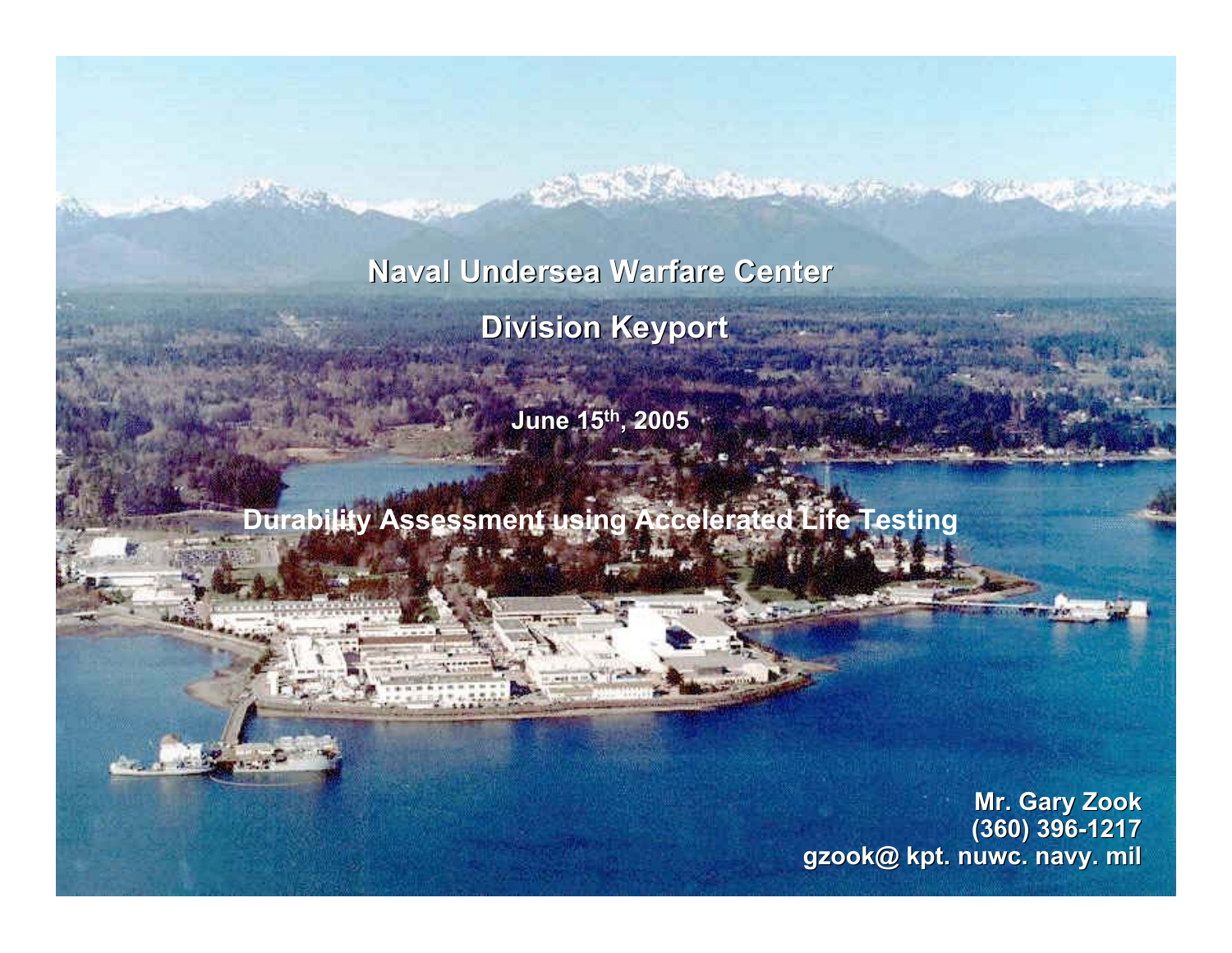

### **Accelerated Life Testing Accelerated Life Testing**

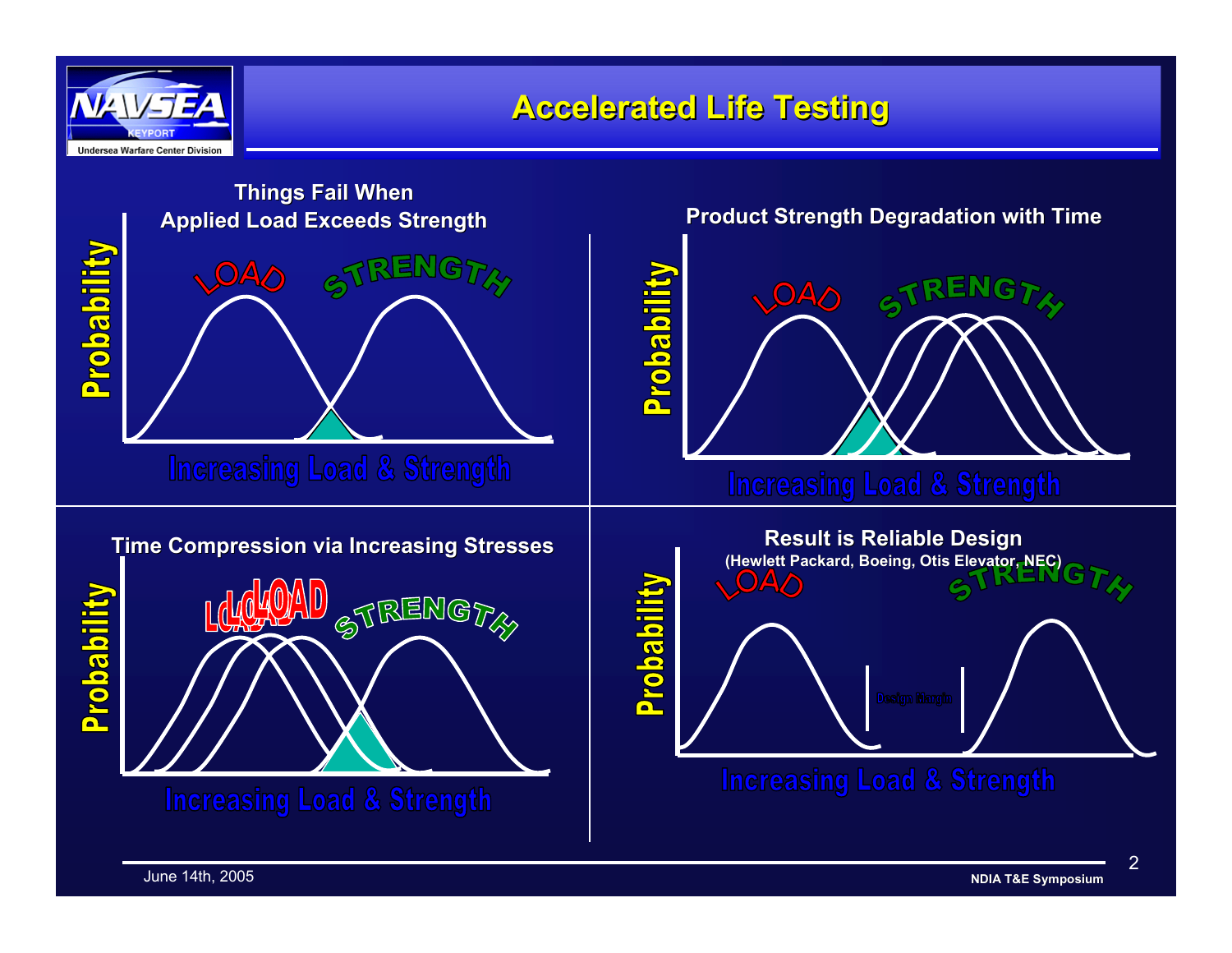

- **Highly Accelerated Life Testing (HALT) Highly Accelerated Life Testing (HALT)**
	- Test to Failure (little concern about real environment)
	- ■**Should be part of Design Effort Should be part of Design Effort**
	- ■**Industry has found this the most cost effective Industry has found this the most cost effective**
- **Highly Accelerated Stress Screening (HASS) Highly Accelerated Stress Screening (HASS)**
	- Non-Destructive
	- Removes Latent Defects
	- **Test Levels determined from HALT Test Levels determined from HALT**
	- ■**Can Migrate to Highly Accelerated Stress Audit (HASA) Can Migrate to Highly Accelerated Stress Audit (HASA)**
- **Environmental Stress Screening (ESS) Environmental Stress Screening (ESS)**
	- Non-Destructive
	- Removes Latent Defects
	- ■**Typically based on Handbooks Typically based on Handbooks**
- **Environmental Stress Test (EST) Environmental Stress Test (EST)**
	- ■**System Level ESS**
	- ■**Tested within Spec Levels Tested within Spec Levels**
- **Stressful Life Test (STRIFE) Stressful Life Test (STRIFE)**
	- ■**Durability Assessment Durability Assessment**
	- ■**Acceleration of Real Life Environments Acceleration of Real Life Environments**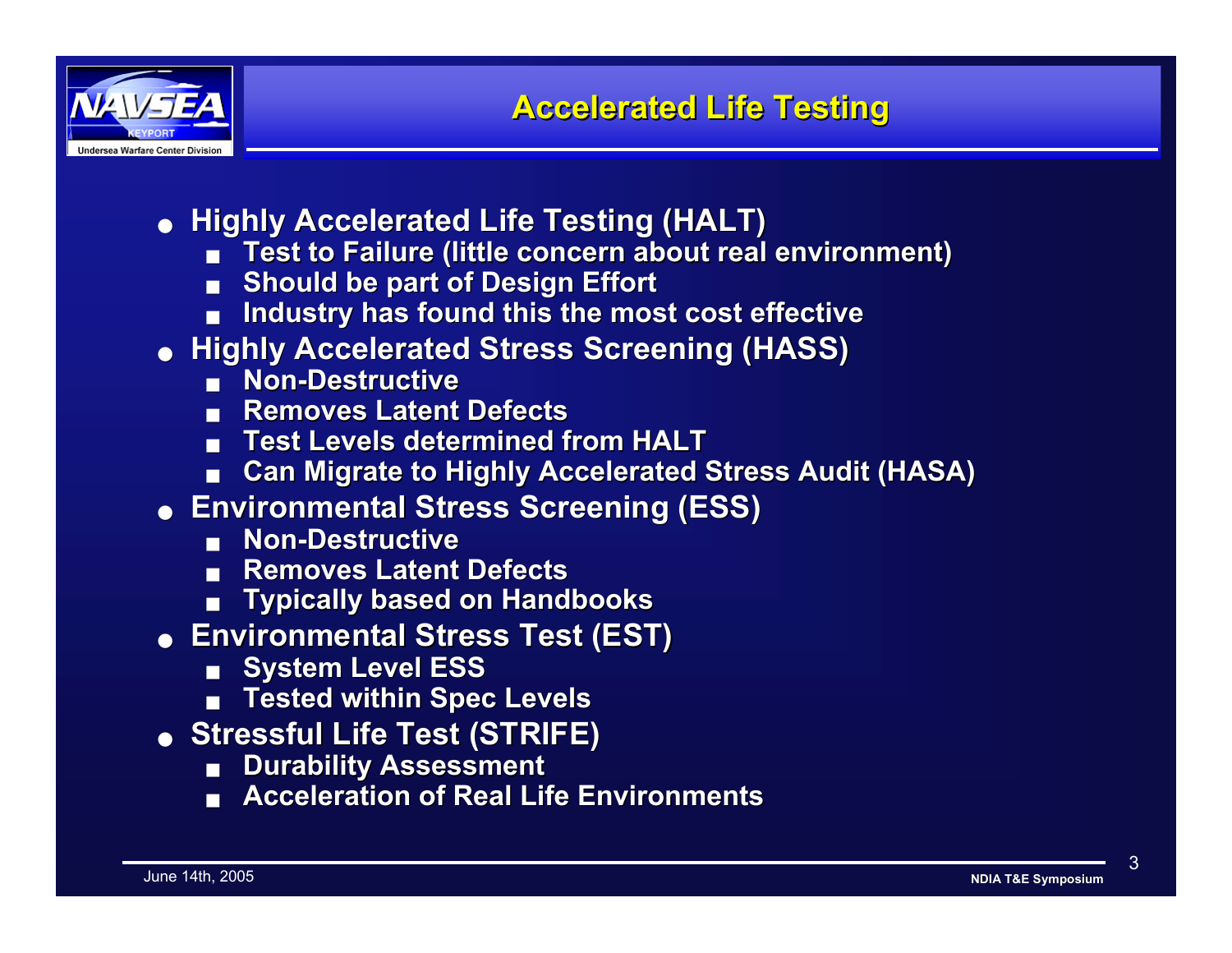

# **Failure Distribution Model**



 $\Delta$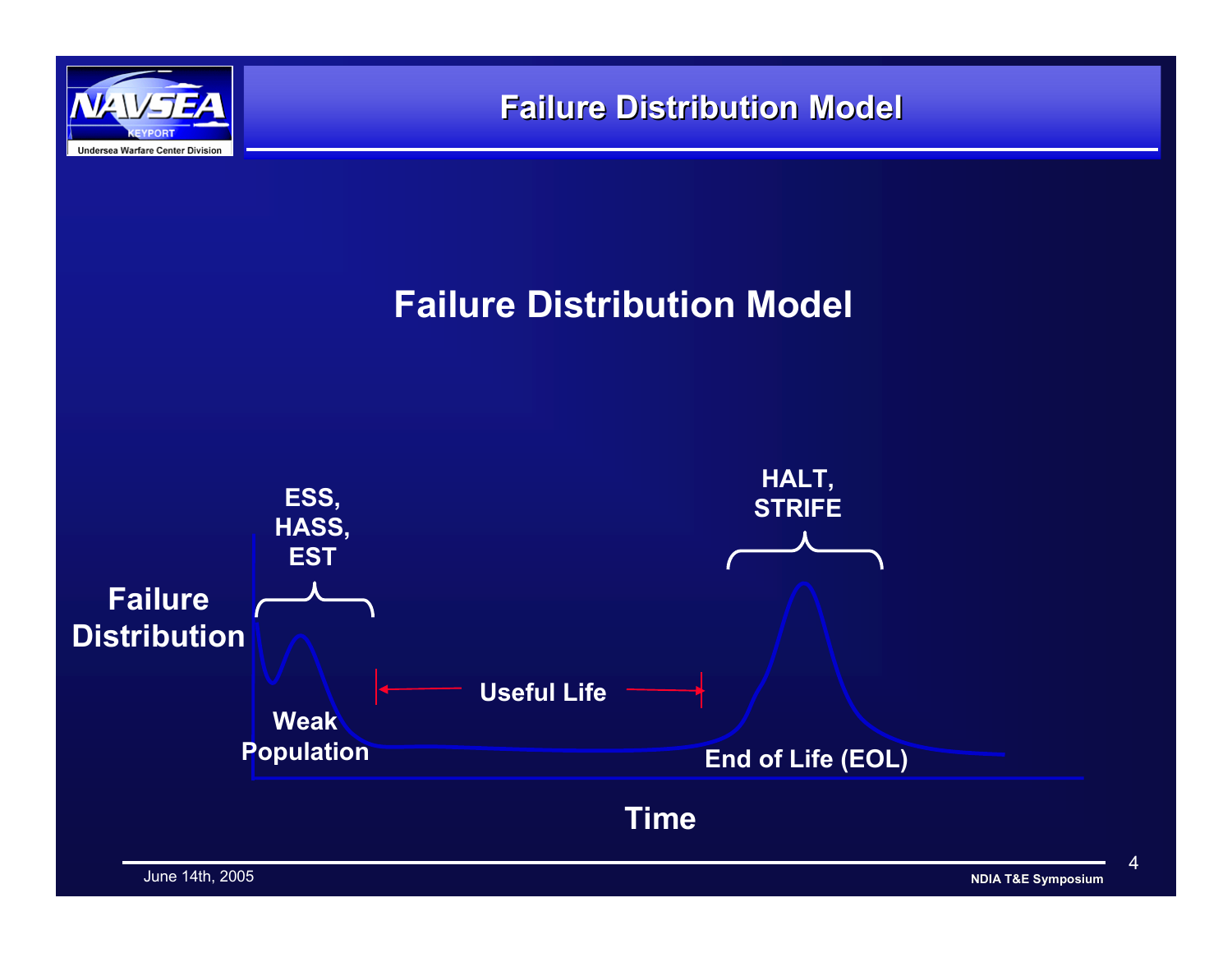

### **Failure Distribution Model Failure Distribution Model**



#### **Assume Tests Failures are Systemic Until Proven Otherwise Assume Tests Failures are Systemic Until Proven Otherwise**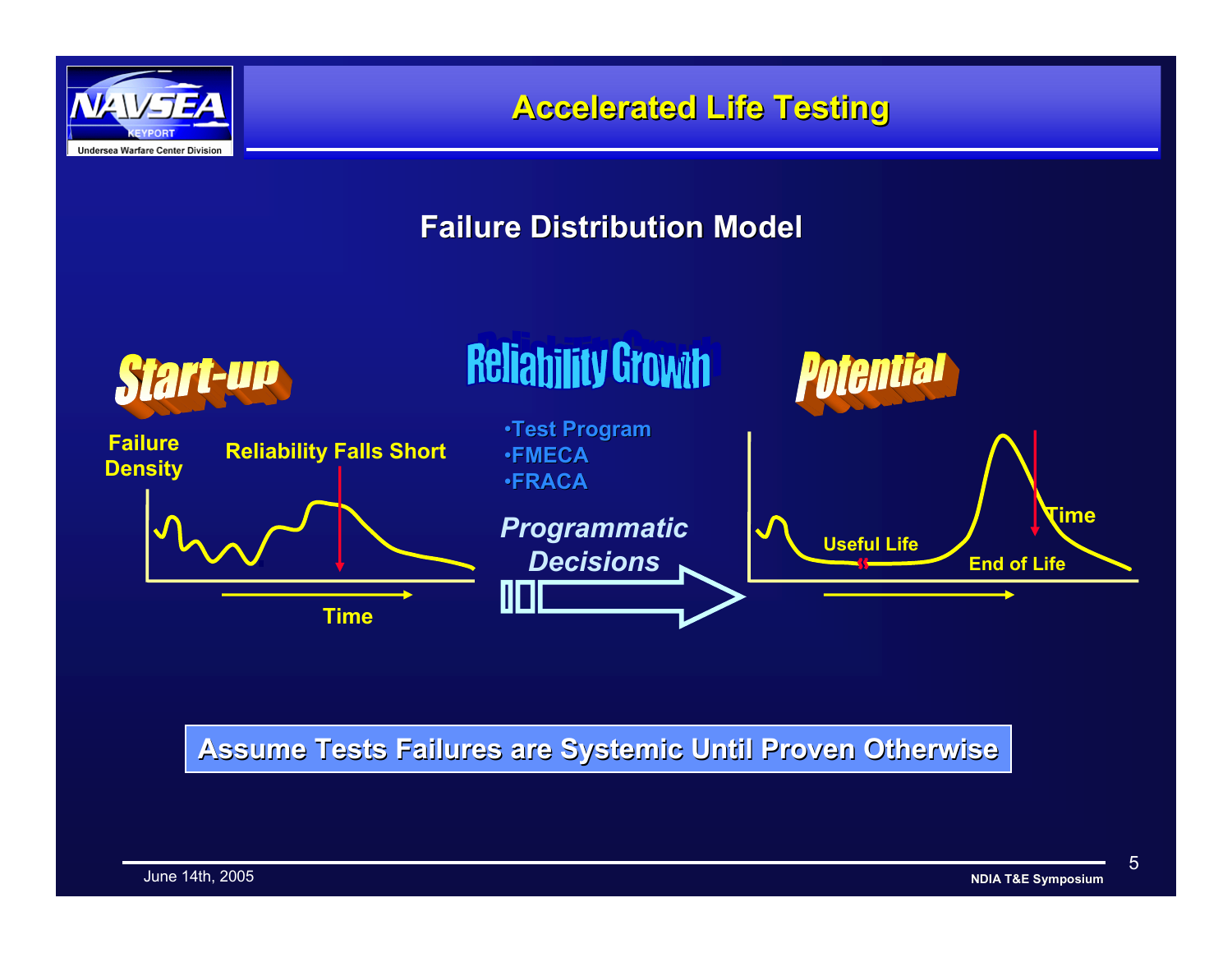

## **STRIFE Example (Durability Testing) STRIFE Example (Durability Testing)**

#### **What is expected MTBF? What is expected MTBF?**

- •**Existing electromechanical Gyros Existing electromechanical Gyros replaced with solid state technology state technology**
- •**Existing MTBF 600 hours Existing MTBF 600 hours**
- •**Calculated new MTBF 44,000 hours Calculated new MTBF 44,000 hours**

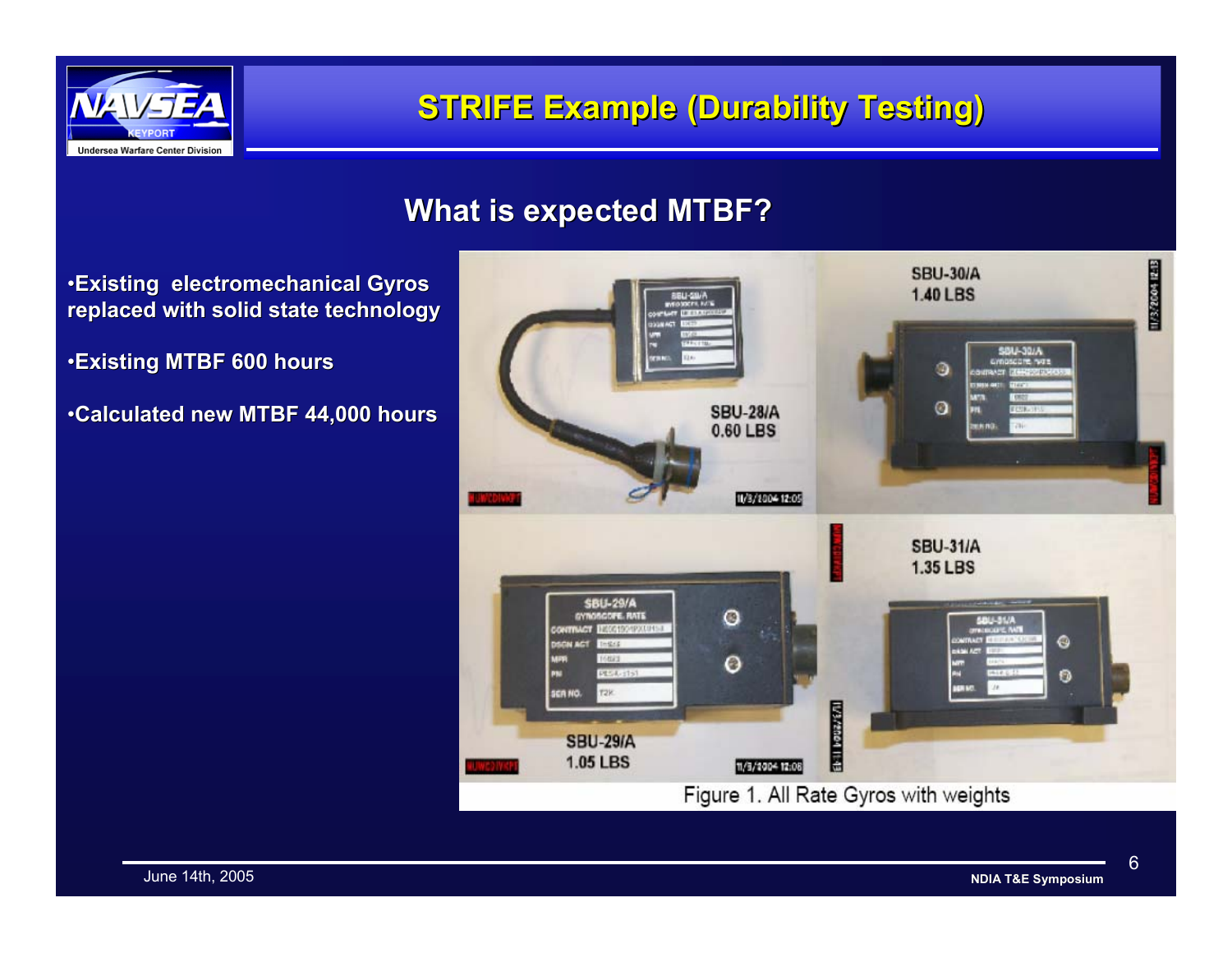

- **STRIFE (stressful life) is an ap STRIFE (stressful life) is an approach to determine durability proach to determine durability**
- ●**Goal was to simulate 44,000 hours of operation Goal was to simulate 44,000 hours of operation**
- **For Vibration: For Vibration:**
	- ■ **MIL-STD-810F Fatigue Relationship 810F Fatigue Relationship**
		- ◆ **Inverse Power Equation Inverse Power Equation**



**For this example: For this example: W0= 4.2 g's RMS = 4.2 g's RMS T0 = 44,000 hours = 44,000 hours T1 = 250 hours = 250 hours M = 4 (connectors) M = 4 (connectors)**



**Material Constant Ranges from: Kipp Company Paper M=2 (random Vib) MIL-S-810** M=4-6 **D.S.Steinburg M=6.4**

*W***1** *<sup>=</sup>***15.2 g's RMS 15.2 g's RMS**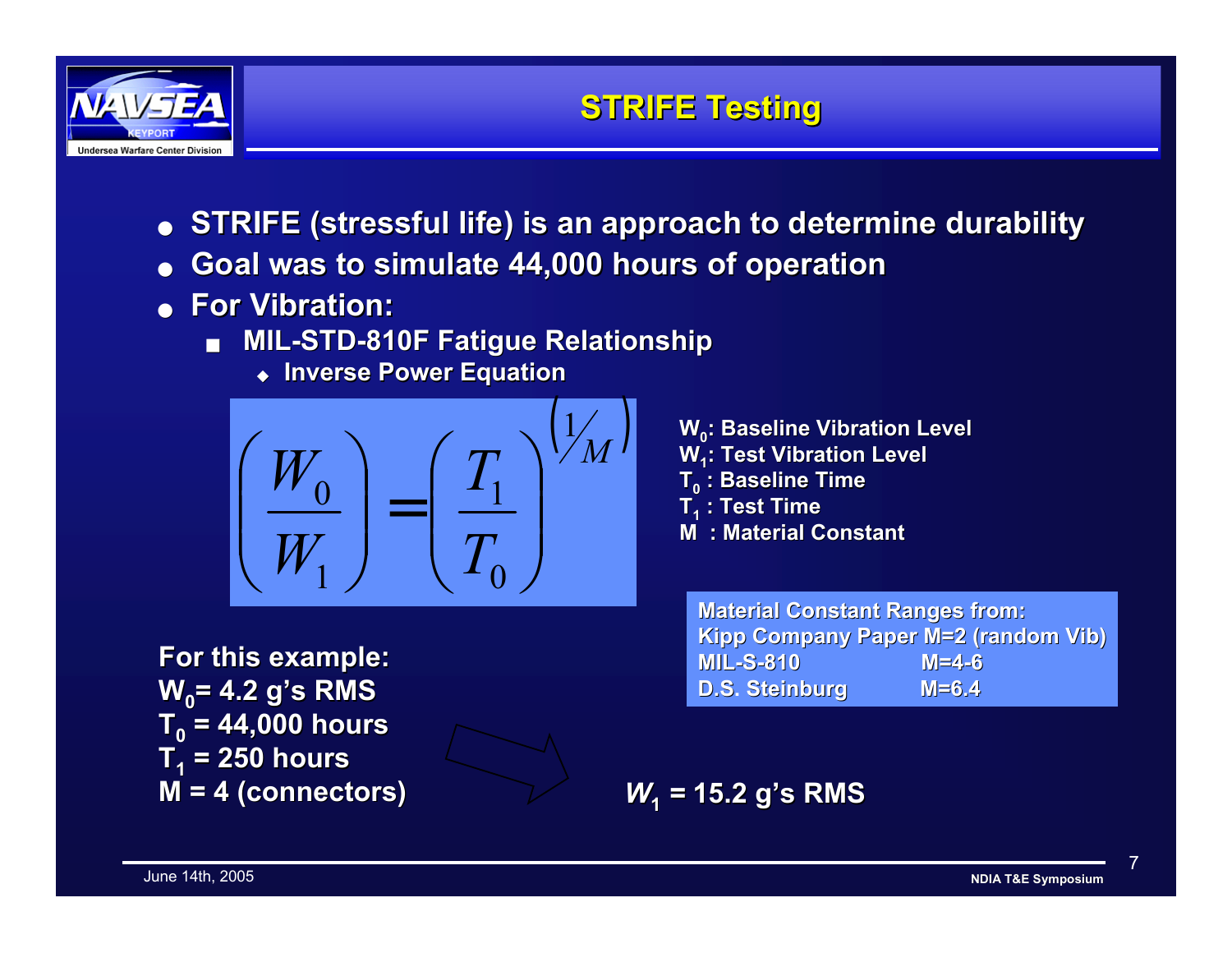

- **For Thermal: For Thermal:**
	- ■**Min and Max temps based on HALT** 
		- ◆ **-75F and 175F**
	- ■**Ramping and dwell times based on equipment capability and functional test requirements test requirements**
	- ■**MIL-H-344 used for acceleration factor 344 used for acceleration factor**



**S** is delta Temperature **B** is Fatigue exponent (2.5 for solder)

**For this example: For this example: N = 750 test cycles = 750 test cycles S = 250 delta FD= 7.41e8**

 **D= 7.41e8If actual environment is S=80 delta F: If actual environment is S=80 delta F: D= 7.41e8 (same eff D= 7.41e8 (same effective damage index) ective damage index)**

*N=12944 cycles for actual environment N=12944 cycles for environment*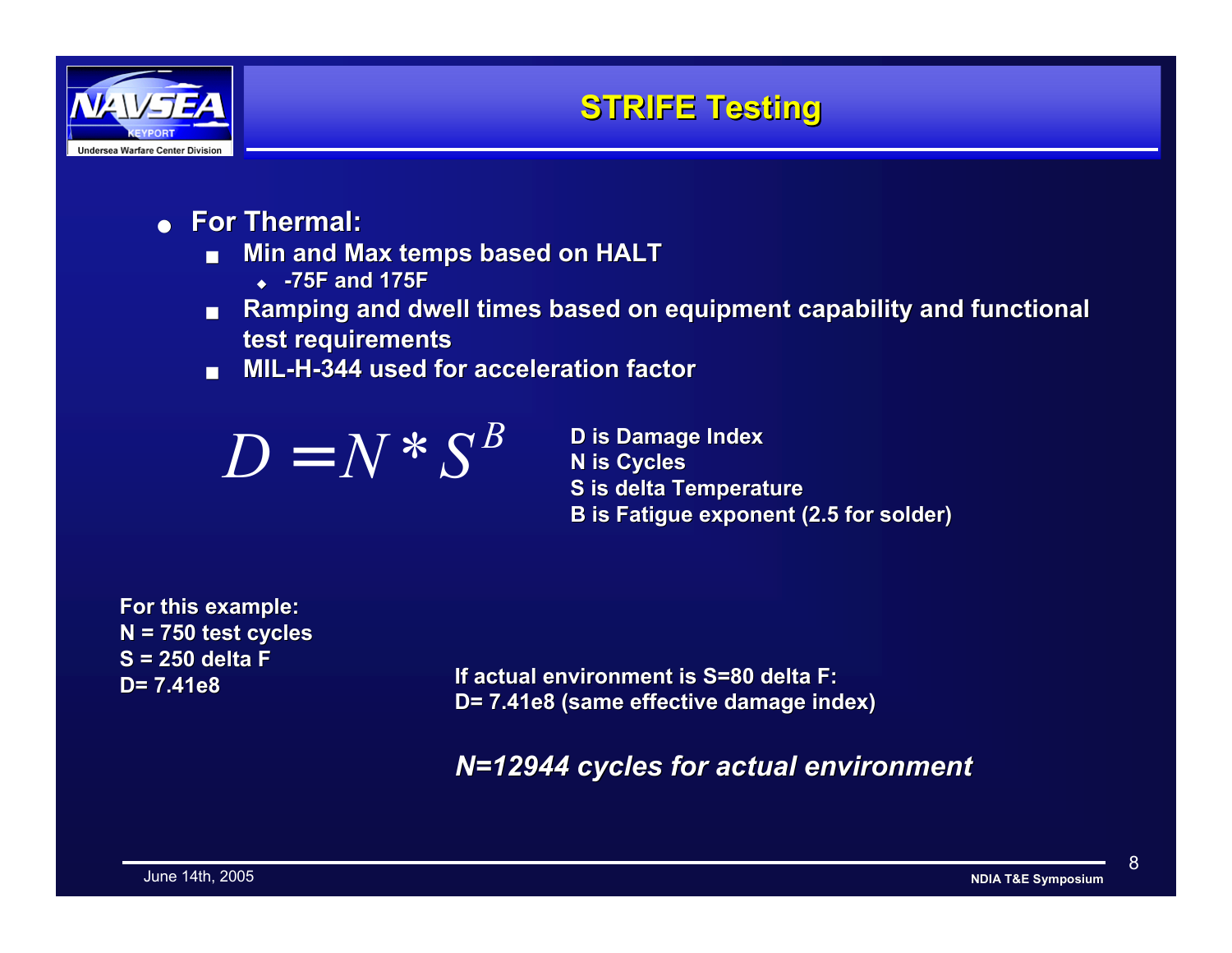





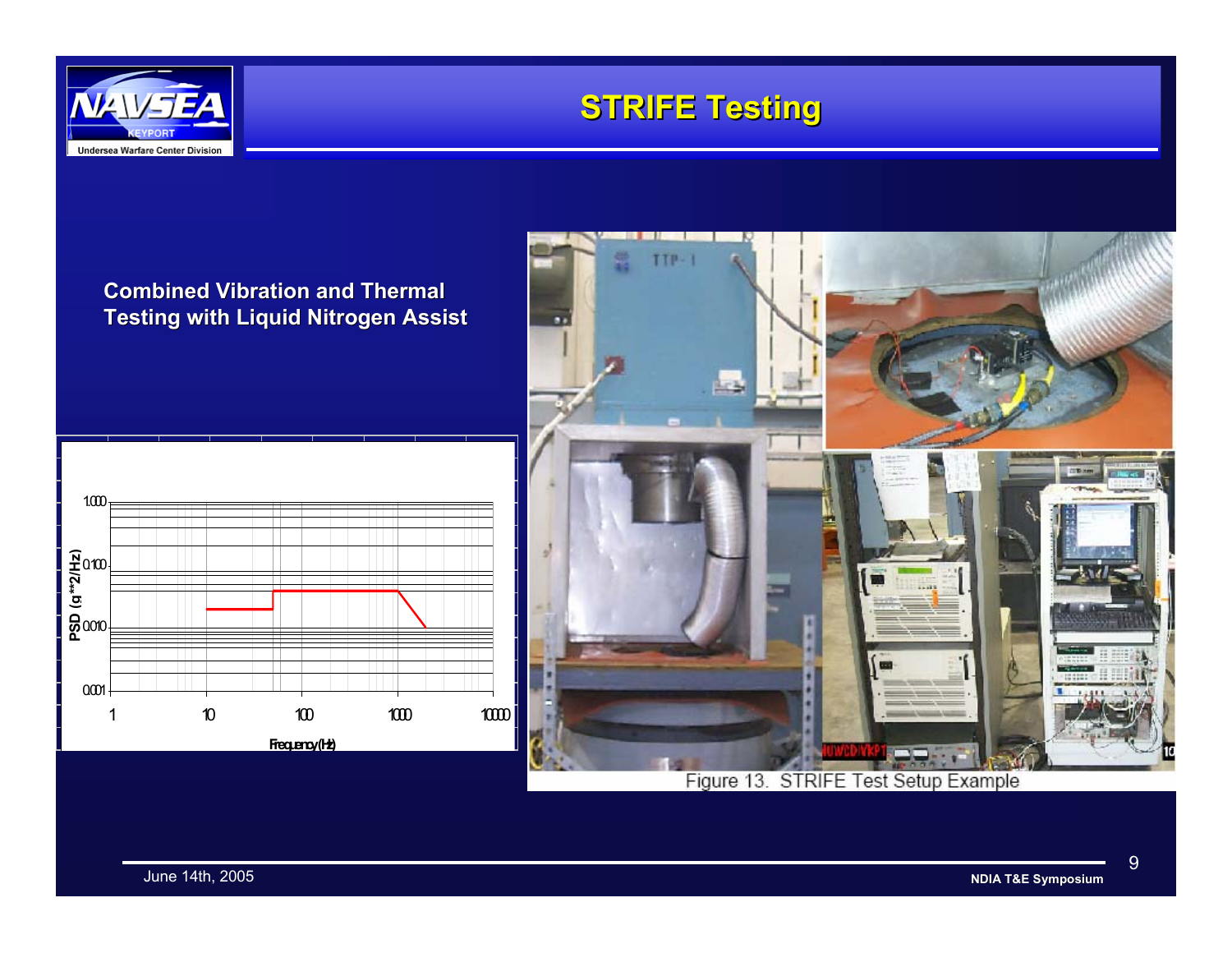

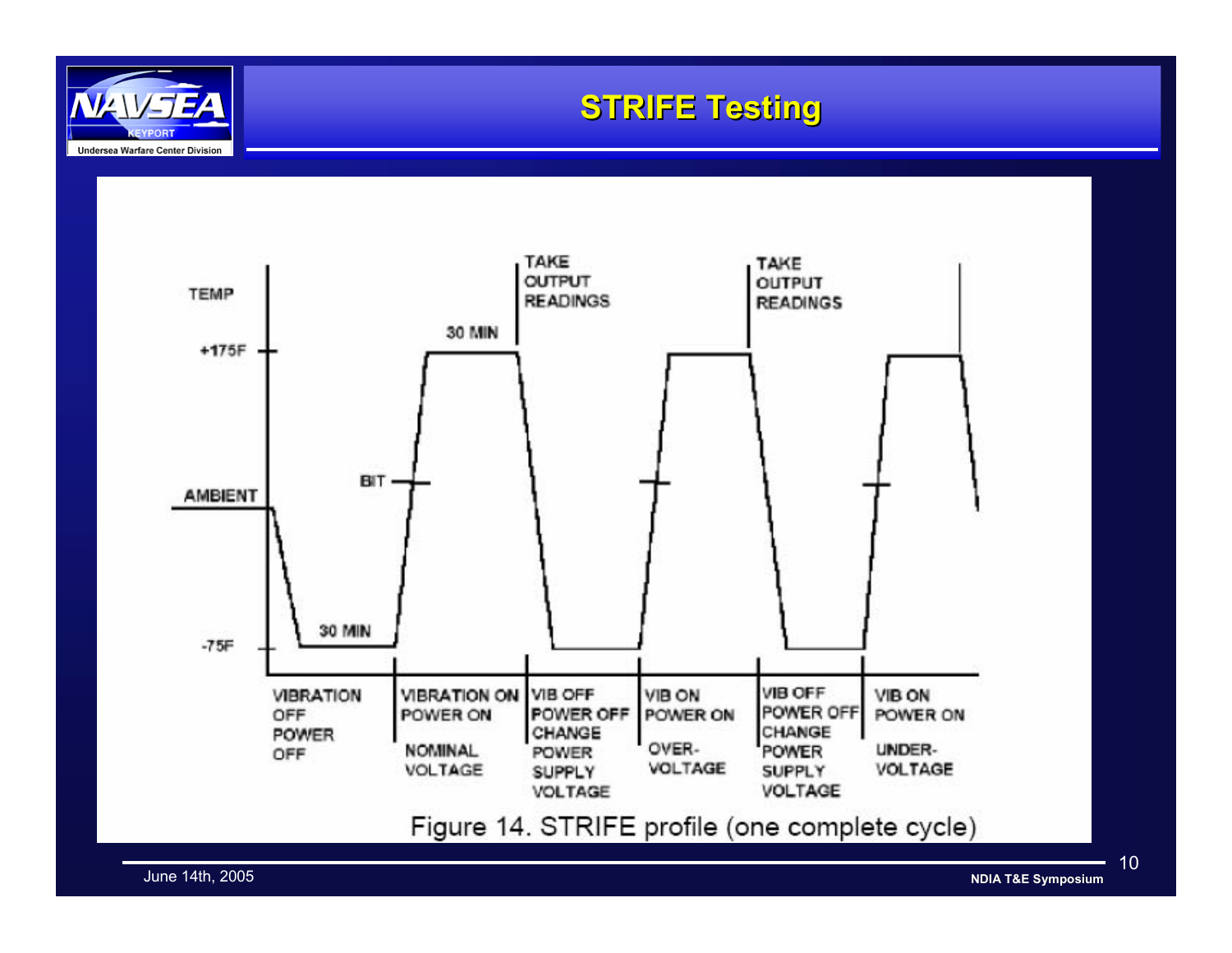

# $\bullet\,$  Using Assurance Tables from "Statistical Design and Analysis of Engineering Experiments", *Lipson and Sheth***, 1973, McGraw , 1973, McGraw-Hill**

**For a sample of two with no failures: For a sample of two with no failures:**

**Vibration: 86.5%** *Assurance* **population will survive 44,000 hours at 4.2 g's** *or* **99.8%** *Assurance Assurance* **population will survive 14,667 hours at 4.2 g's population will survive 14,667 hours at 4.2 g's**

**Thermal: 86.5% Assurance population will survive 12944 cycles at 80 delta F** *or* **99.8%** *Assurance* **population will survive 4315 cycles at 80 delta F population will survive 4315 cycles at 80 delta F**

**For comparison, one sample with no failures would give 63.2% assurance at 44,000 and 95.0% assurance at 14 95.0% assurance at 14,667 for vibration**

**Assumption is that test samples adequately represent population Assumption is that test samples adequately represent population**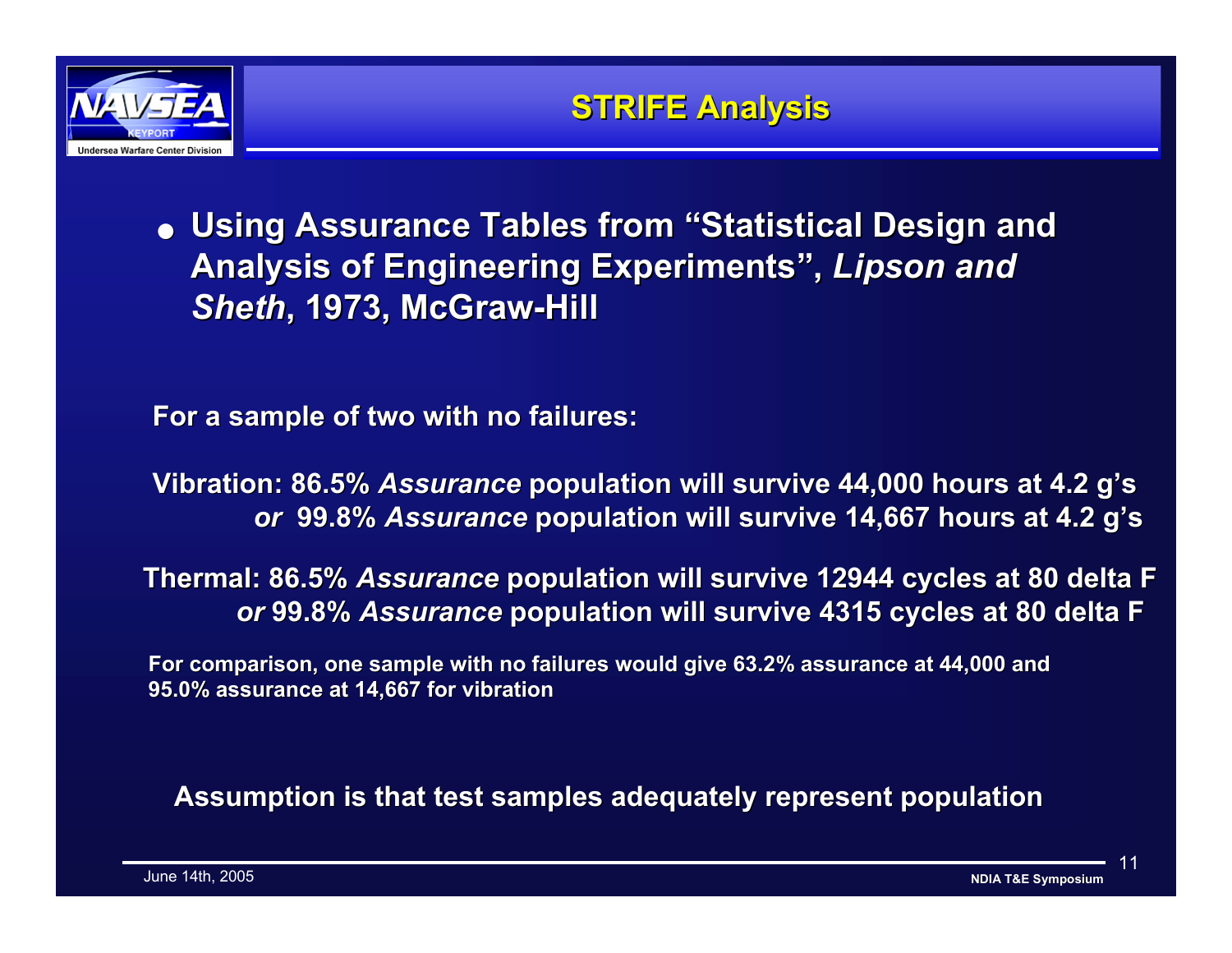

- **Real Environment Real Environment**
	- ■**0.5 G's 0.5 G's**
	- **2000 hours of Operation 2000 hours of Operation**



 $\left(\begin{array}{c} W_0 \ W_1 \end{array}\right)=\left(\begin{array}{c} T_1 \ T_0 \end{array}\right)^{\backslash\!\!{}^\prime\!{}^\prime\!{}^\prime\!{}^\prime} \qquad \begin{array}{c} \text{W}_0\text{: Baseline Vibration Level} \ \text{W}_1\text{: Test Vibration Level} \ \text{T}_0\text{: Baseline Time} \ \text{W}_1\text{: Test Time} \ \text{M}\text{: Material Constant = 6 (general case)} \end{array}$ 

```
Limit Test Vibration to 3 G's Limit Test Vibration to 3 G'sW1 = 3.0 g's RMS = 3.0 g's RMS
W0 = 0.5 g's RMS = 0.5 g's RMS
T0 = 2000 hours = 2000 hours 
T1 = ? hours = ? hours
```
**T1** *<sup>=</sup>***1.54 Test Hours 1.54 Test Hours**